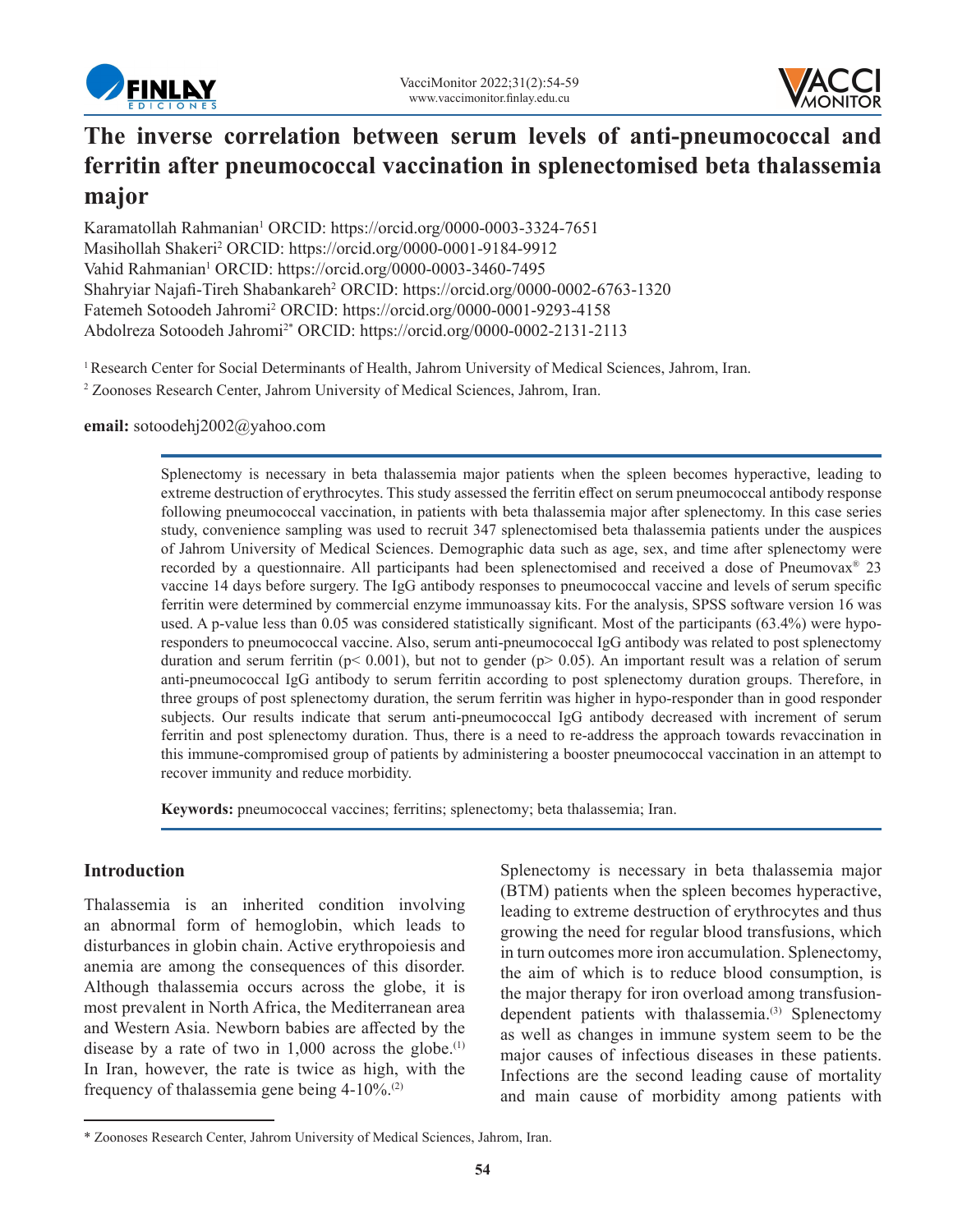beta thalassemia disorder.<sup>(4)</sup> Spleen is essential for the elimination of non-opsonized bacteria, which are highly encapsulated organisms. Thus, the absence of spleen makes the immune system ineffective in eliminating such bacteria and opens the way to sepsis and overwhelming post splenectomy infection (OPSI) accounting for over 70% of cases of OPSI, while under normal conditions only 5% of sepsis are caused by these bacteria.<sup>(5)</sup> This infection was often caused by capsular polysaccharide of *Streptococcus pneumoniae* and sometimes by *Hemophilus influenzae* type b (Hib).

An increase of immune children to Hib with advancing age was found, indicating an increase in children´s contact with this microorganism during childhood.(6) Thus, it is highly recommended vaccination against such encapsulated bacteria especially in children with BTM who need to receive vaccination prior to splenectomy. $(7)$  In Iran this procedure is carried out 14 days before splenectomy.

In a previous study we found that immunity level significantly decreased with longer period after pneumococcal vaccination in splenectomised beta thalassemia (SBT) patients. Also, 66.2% of patients were non-immune to pneumococci.(8) *Hemophilus influenzae* type b antibody level was lower in SBT patients than non splenectomised beta thalassemia.<sup>(9)</sup>

Iron is an important material for the growth of all human cells including white blood cells, but large amounts of iron and iron overload lead to iron toxicity.<sup>(10)</sup> In BTM, red blood cell destruction causes iron accumulation in the body, which is called iron overload. Patients suffering from iron overload, in addition to cell damage, also increase the risk of infection. Iron overload is the main cause of immune abnormalities.<sup>(11)</sup>

Aleem et al., suggested higher counts of circulating B-cells and IgG immunoglobulin after reduction of iron overload with deferasirox therapy among 17 beta thalassemia patients.(12) On the other hand, iron overload creates an antigen exhibition blockage.(13) Nevertheless, Pardalos et al., reported higher serum ferritin levels among BTM patients than in control subjects, but no different for serum immunoglobulin levels between both groups. $(14)$ 

Due to adverse effect of iron overload on immune response, this study assessed the ferritin effect on antibody response following pneumococcal vaccination in patients with BTM after splenectomy.

# **Materials and Methods**

### **Study design**

In this case series study, convenience sampling was used to recruit 347 SBT patients under the auspices of Jahrom university of Medical Sciences. The patients who had received immune suppressive therapy prior the research were excluded from the research. The research project commenced on January 1<sup>st</sup>, 2016 and terminated on June  $3<sup>rd</sup>$ , 2016. The study was approved by the local ethical committee (ethical code: IR.JUMS.REC.1400.057) and all participants were asked to complete an informed consent. Demographic data such as age, sex, and time after splenectomy were recorded by a questionnaire. No participants had primary immune deficiency or acquired immune deficiency syndrome. All participants were splenectomised and received a dose of Pneumovax® 23 vaccine, 14 days before surgery. The research instruments included data collection form aimed at collecting demographic data and medical history of the participants in the research.

## **Sampling**

The research process started with the collection of blood samples from the participants to be assayed for antibody and ferritin measurements. The IgG antibody responses to pneumococcal vaccine were assayed to measure pneumococcal capsular polysaccharide (PCP) IgG. To that end, 23 polysaccharides, which accounted for 80% of the virulent serotypes, were isolated from *Streptococcus pneumoniae*. Prior to testing serum samples, anti-PCP IgG antibodies were controlled by pneumococcus IgG immunopotency level/E-DG-MZ-001/04-04, ZenTech, Belgium, in which PCP antigen was used to pre-coat. After achieving 1:510 dilutions, a standard curve was drawn using reference plasmas as calibrators with sensitivity 6.9 mU/mL. Each sample on the curve was interpolated to anti PCP IgG antibodies in mU/mL as specified by the kit. According to directions on this kit, the result interpretation was done as follows: $(5)$ 

- Lower than 250 mU/mL: deficient in anti PCP IgG antibodies or hypo-responder.

- Equal to or more than 250 mU/mL: good responder or immune to pneumococcal infection.

The levels of serum specific ferritin were determined by an enzyme immunoassay kit (Human ferritin ELISA, Biovender, Cat. No.: RCD012R).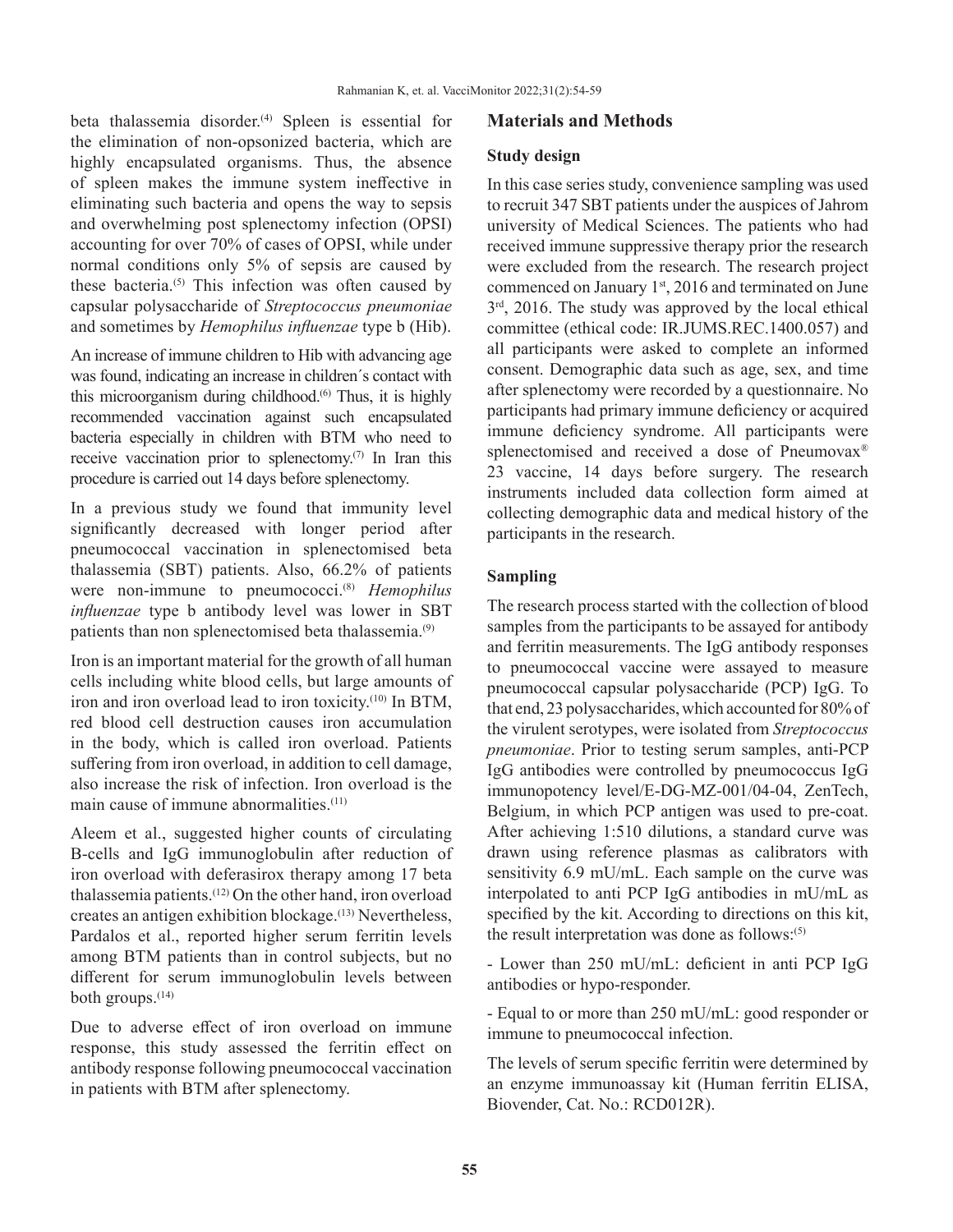The SBT patients were divided into three groups according to duration after splenectomy: group 1 included post splenectomy duration (PSD) till 36 month (PSD36), group 2 included PSD 37-120 month (PSD120) and group 3 included PSD over 120 months (PSD over 120).

#### **Statistical analysis**

Continues variables are presented as mean  $\pm$  standard deviation and categorical variables are presented as number and percent. We used the independent t-test and One-way ANOVA to compare the means and chi square to compare the proportions according to age, sex and duration after splenectomy. Also, the dependency of antibody titers to serum ferritin was analyzed by linear regression test. For the analysis we used SPSS software version 16 (SPSS Inc., Chicago, IL, USA). A p-value less than 0.05 was considered statistically significant.

#### **Results**

A total of 347 SBT patients participated, 50.1% were male. Mean age of patients was  $18.8 \ (\pm 5.5)$  years, with average 10-38 years, which was not statistically different in both genders ( $p= 0.065$ ). Average PSD was 12-336 months (mean,  $106.8 \pm 67.6$ ). The mean duration after splenectomy was longer in male subject in comparison to female  $(p<0.001)$ . In all of subjects, the mean anti pneumococcal IgG antibody (APA) and serum ferritin levels was  $206.7 \pm 70.8$  mU/mL and  $2134.7 \pm 1614.1$ ng/mL), respectively. Ferritin levels were significantly higher in male patients ( $p= 0.045$ ). Although, the mean antibody levels were higher in female patient, there were no statistical differences ( $p= 0.069$ ) (Table 1).

The patients were divided into two groups based on their serum APA titers (mU/mL): hypo-responders and good responders. While 220 patients (63.4%) fell into the first category, the rest, 127 patients (36.6%) fell into the second. Patients in good responder group were more female ( $p= 0.009$ ) and younger ( $p= 0.024$ ), and had lower ferritin level  $(p<0.001)$  and a shorter duration after splenectomy ( $p < 0.001$ ) than hypo responder group (Table 2).

As shown in Table 3, the age and serum level of ferritin increased with PSD increment (p< 0.001). On the contrary, the serum level of APA declined with increasing PSD (p< 0.001). The immunity to *Streptococcus pneumoniae* decreased with time after splenectomy (p< 0.001).

Among PSD36 group, the ferritin level was higher in hypo-responder subjects compare to good responder ones  $(3251.0 \pm 0.0 \text{ vs. } 464.5 \pm 128.9, \text{ p} < 0.001)$ . Also, in PSD120 and PSD over 120 patients, the ferritin level was higher in hypo-responder subjects compare to good

**Table 1.** The percent or mean of studied variables in all participants and by sex of patients.

| <b>Variables</b>                                       | All             | Female          | <b>Male</b>     | D            |
|--------------------------------------------------------|-----------------|-----------------|-----------------|--------------|
| Number $(\%)$                                          | 347 (100.0)     | 173 (49.9)      | 174(50.1)       |              |
| Age, year: mean (SD)                                   | 18.8(5.5)       | 18.2(4.4)       | 19.3(6.4)       | 0.065        |
| Post splenectomy duration, month:<br>mean $(SD)$       | 106.1(66.6)     | 93.4 (58.2)     | 118.7(71.9)     | ${}_{0.001}$ |
| Anti-pneumococcal IgG antibody,<br>$mU/mL$ : mean (SD) | 206.7(70.8)     | 213.7(66.7)     | 199.8 (74.3)    | 0.069        |
| Ferritin, ng/mL: mean (SD)                             | 2134.7 (1614.1) | 1960.6 (1449.3) | 2307.8 (1749.7) | 0.045        |
| SD: Standard deviation.                                |                 |                 |                 |              |

|  | Table 2. Comparison of studied variables between hypo-responder and good responder group. |  |
|--|-------------------------------------------------------------------------------------------|--|
|--|-------------------------------------------------------------------------------------------|--|

| <b>Variables</b>                            | Hypo-responder  | Good responder | D            |
|---------------------------------------------|-----------------|----------------|--------------|
| Number $(\%)$                               | 220(63.4)       | 127(36.6)      | -            |
| Sex, male: number $(\%)$                    | 122(55.5)       | 52(40.9)       | 0.009        |
| Age, year: mean (SD)                        | 19.3(4.9)       | 17.9(6.3)      | 0.024        |
| Post splenectomy duration, month: mean (SD) | 134.2(60.3)     | 57.3(45.3)     | ${}< 0.001$  |
| Ferritin, ng/mL: mean (SD)                  | 3025.6 (1362.2) | 591.4 (377.0)  | ${}_{0.001}$ |

SD: Standard deviation.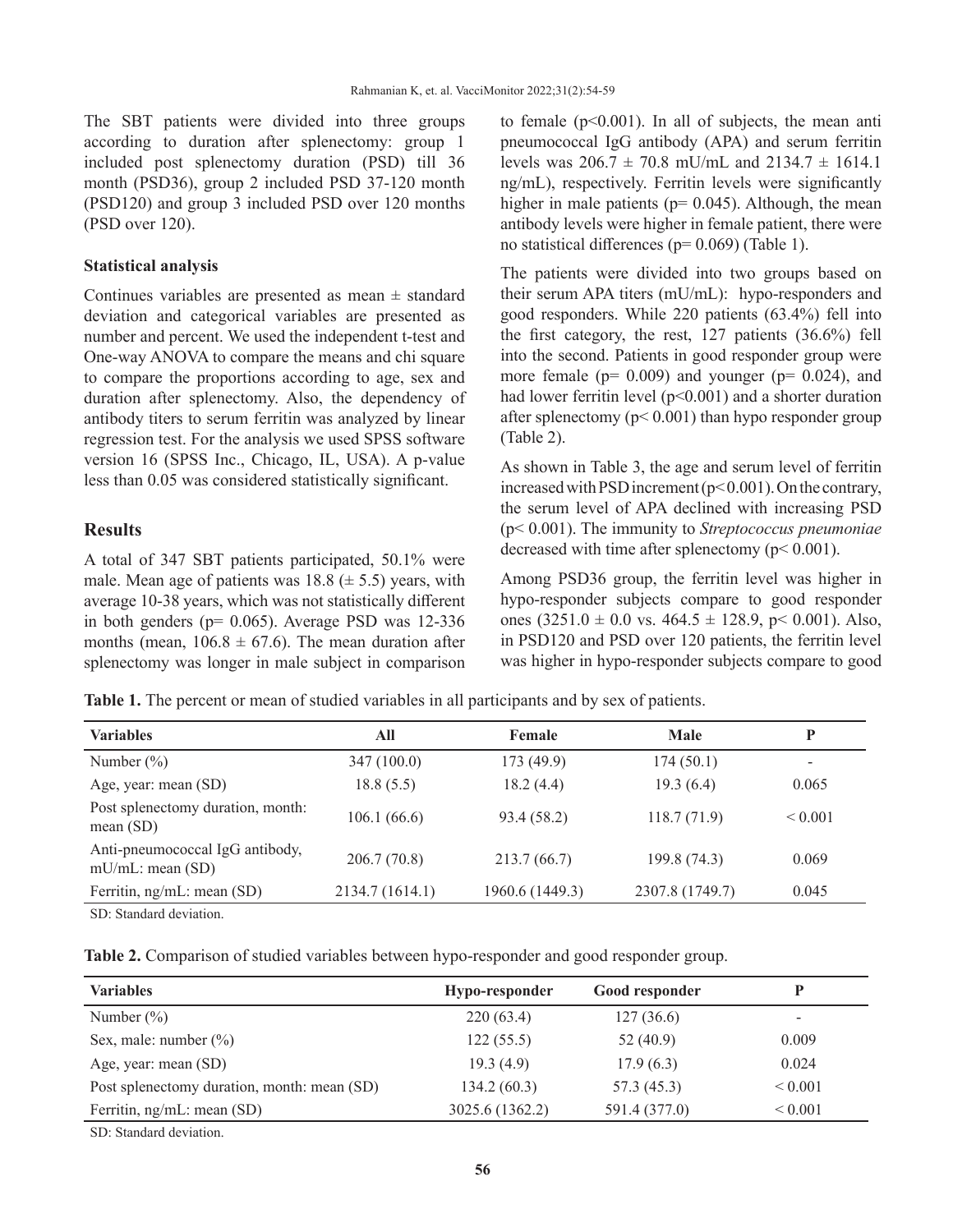| Post splenectomy duration                               | $1-36$ month  | 37-120 month    | $>120$ month    |              |
|---------------------------------------------------------|---------------|-----------------|-----------------|--------------|
| Number $(\%)$                                           | 72(27.7)      | 130(37.5)       | 145(41.8)       |              |
| Age, year: mean (SD)                                    | 15.8(4.5)     | 16.7(2.7)       | 22.2(6.1)       | ${}_{0.001}$ |
| Anti-pneumococcal IgG antibody,<br>$mU/mL$ : mean (SD)  | 283.3 (47.9)  | 208.5(58.0)     | 167.1(58.3)     | ${}< 0.001$  |
| Hypo-responder, number $(\%)$                           | 7(9.7)        | 77(59.2)        | 136 (93.8)      | ${}< 0.001$  |
| Ferritin, ng/mL: mean (SD)                              | 735.4 (840.3) | 1761.6 (1158.9) | 3164.1 (1592.7) | ${}< 0.001$  |
| $\sim$ $\sim$ $\sim$ $\sim$ $\sim$ $\sim$ $\sim$ $\sim$ |               |                 |                 |              |

**Table 3.** Age and serum concentration of anti-pneumococcal antibody and ferritin according to post splenectomy duration.

SD: Standard deviation.

**Table 4.** Relation of anti-pneumococcal IgG antibody with sex, age, duration after splenectomy and serum ferritin level according to regression analysis.

| <b>Post splenectomy duration</b> | $1-36$ month | 37-120 month | $>120$ month |              |
|----------------------------------|--------------|--------------|--------------|--------------|
| Post splenectomy duration, month | 298.93       | $-0.288$     | $-0.271$     | ${}_{0.001}$ |
| Serum ferritin, ng/mL            |              | $-0.029$     | $-0.658$     | ${}_{0.001}$ |
| ___ _ _ _ _ _                    |              |              |              |              |

SD: Standard deviation.

responder individuals  $(2467.4 \pm 922.5 \text{ vs. } 736.2 \pm 527.8,$  $p$  < 0.001; 3330.1  $\pm$  1502.4 vs. 655.2  $\pm$  144.0,  $p$  < 0.001, respectively). The serum APA level was related to PSD (constant: 282.59, B: - 0.715, p< 0.001) and ferritin (constant: 283.83, B: - 0.036, p< 0.001) inversely when variables entered separately in linear regression analysis model. When the variables sex, age, PSD and ferritin level were entered together in linear regression model, APA was related to both PSD and ferritin level (Table 4).

#### **Discussion**

*Streptococcus pneumoniae* infections were found to be a high risk factor to SBT patients, which may be as a result of the reduced antibody response to bacterial polysaccharide antigens attributable to splenectomy.<sup>(15)</sup> Meanwhile, though preventive measures such as pneumococcal vaccination can be adopted, their efficacy needs to be proved.(16) Nowadays, pneumococcal vaccination in SBT individuals is mentioned.

The result of this study demonstrated that 63.4% of SBT patients were hypo-responders to pneumococcal antigens. Similar results have been reported by Rao et al, who reported that 42% of the immunized SBT patients were defensive to *Streptococcus pneumoniae*.<sup>(17)</sup> This indicates that measurement of post-vaccination antibody levels can be used to identify poor responders who are likely to be at increased risk of pneumococcal infection. Also, the results of our study showed that 93.8% and 59.2% of SBT patients who belong to PSD over 120 and

PSD 120 were hypo-responders, respectively, compare to patients among PSD 36 group that 9.7% were hyporesponders. Higher PSD and ferritin level were found for hypo-responder SBT patients. Furthermore, patients with prolong PSD had higher ferritin level and lower immunity to *Streptococcus pneumoniae*. This indicates that higher level of ferritin and prolongation of time after splenectomy and pneumococcal immunization may cause immunity deterioration. This idea was shown by the linear regression model indicating that the level of PSD and ferritin has a significant reverse effect on serum APA. An important result of our study was the higher level of ferritin in the hypo-responders compared to the good responders in each PSD categories.

A low number of T suppressor cells  $(CD_8)$  without change of T helper cells  $(CD_4)$  was reported in patients with hereditary hemochromatosis (HH) compare to healthy controls.<sup>(13)</sup> Also, a decrease in the  $CD_8$  count and an increase in the  $CD_4/CD_8$  ratios were observed in HH patients; there was a positive correlation between  $CD_4/CD_8$  ratios and amount of phlebotomy.<sup>(13)</sup> This result is in line with our study where 90.3% of SBT patients were immune against pneumococcal pneumonia until 36 month after vaccination. In contrast to our study, the increment of absolute numbers of  $CD<sub>8</sub>$  cells in HH patients and an antigen presentation obstacle time and dose dependent in iron overload status was suggested.(13)

The results obtained here suggest that an immunization policy with pneumococcal polysaccharides might help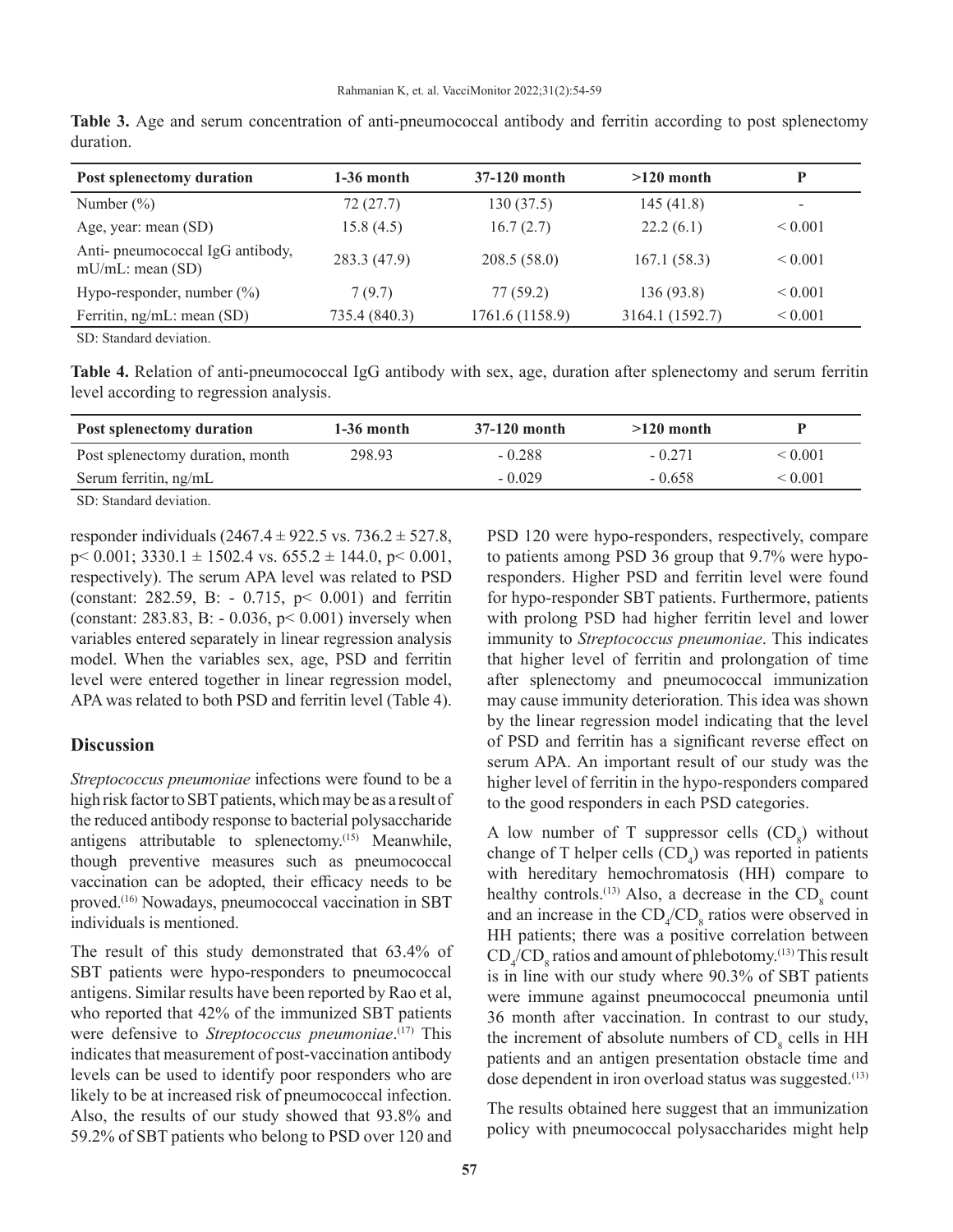to protect the majority of SBT patients against invasive pneumococcal diseases; therefore, it is suggested that the vaccine be administered. The significant inverse relation between mean anti-pneumococcal IgG titers and time post splenectomy that was found in our study indicates a decline of anti-pneumococcal IgG titer along the time. Thus, with progression of time after splenectomy, antibodies against polysaccharide antigens will decrease and patients will remain at significant risk for such infections. Published data indicate that vaccinated immune compromised patients, who had a nearly normal antibody response to pneumococcal vaccine and immune patients to streptococcus pneumonia, will require revaccination to maintain their immunity.(15,18)

It is notable that some factors such as chronic kidney disease and hemodialysis can reduce the immune response to vaccines;<sup>(19,20)</sup> renal function tests and immunity to the pneumococcal vaccine were not investigated in this research.

The present study indicates a significant reverse relation between serum APA and serum levels of ferritin. Also in a study, thalassemia patients who was on the iron chelation therapy showed no differences in immunoglobulin concentrations compare to healthy subjects.(21) BTM patients who receive multiple blood transfusions and express a decreased T4+ cell activity should be considered as a high risk population for the development of clinical infection. The evident association between iron overload and T cell abnormalities observed in another study suggests that correct and continuous regulation of annual iron balance in BTM patients is an important factor in minimizing this immunological disturbance.<sup>(14)</sup>

#### **Conclusion**

Our results indicate that serum anti-pneumococcal IgG antibody decreased with increment of serum ferritin and PSD. Thus, there is a need to re-address the approach towards revaccination in this immune-compromised group of patients by administering a booster pneumococcal vaccination in an attempt to recover immunity and reduce morbidity. Further researches with larger samples from other areas of Iran and analytic studies are recommended for this approach.

# **Conflict of interest**

The authors declare that there is no conflict of interest.

#### **Acknowledgment**

This research was funded by the vice-chancellor for research of Jahrom University of Medical Sciences and Health Services. The authors are appreciative to all the patients and their families for their kind cooperation in this research.

## **Author's contributions**

Karamatollah Rahmanian: conception of the study and participated in the statistical analysis.

Masihollah Shakeri: contributed to the writing of the manuscript.

Vahid Rahmanian: design and management of the study, writing the manuscript and implementing all comments from the reviewers.

Shahriyar Najafi-Tireh Shabankareh: translation of the manuscript.

Fatemeh Sotoodeh Jahromi: contributed to the writing and translation of the manuscript.

Abdolreza Sotoodeh Jahromi: conception, design and management of the study, writing the manuscript and implementing all comments from the reviewers.

All authors read and approved the final manuscript.

# **References**

- 1. Weatherall D, Clegg J. The Thalassaemia Syndromes. Oxford: Blackwell Scientific Publications; 2001.
- 2. Ali D, Mehran K, Moghaddam AG. Comparative evaluation of renal findings in Beta-thalassemia major and intermedia. Saudi J Kidney Dis Transpl. 2008;19(2):206-9.
- 3. Rachmilewitz EA, Giardina PJ. How I treat thalassemia. Blood. 2011;118(13):3479-88.
- 4. Ricerca BM, Di Girolamo A, Rund D. Infections in thalassemia and hemoglobinopathies: focus on therapy-related complications. Mediterr J Hemat Infect Dis. 2009;1(1):e2009028.
- 5. Cadili A, de-Gara C. Complications of splenectomy. Amer J Med. 2008;121(5):371-5.
- 6. Jahromi AS, Rahmanian K. Natural Immunity Against Haemophilus influenza Type B in Children, South of Iran: Need for Vaccination. Pak J Biol Sci. 2012;15(3):160-3.
- 7. Austrian R. Pneumococcal infection and pneumococcal vaccine. N Engl J Med. 1977; 297:938-9
- 8. Jahromi AS, Farjam MR, Makarem A, Karami MY, Amanat A, Madani A. Immunity to Pneumococcal Vaccine in Splenectomized β-Thalassemia Patients. American J Immunol. 2012;8(2):33-7.